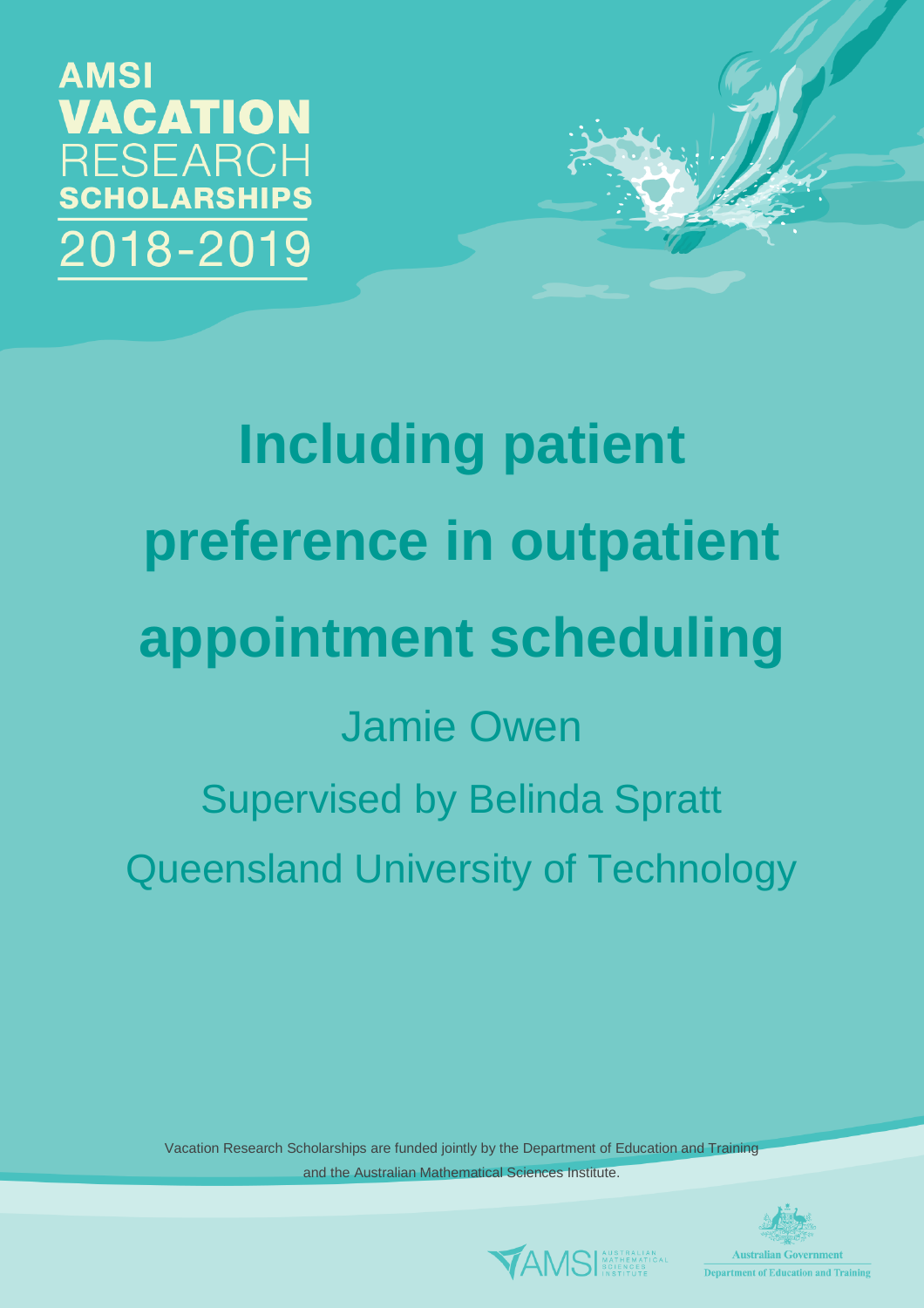

#### **Abstract**

Hospital outpatient services are a key component in delivering healthcare to patients in the wider community. Efficient appointment scheduling is becoming necessary as the community grows whilst resources are fixed. In this paper, we develop a Mixed Integer Programming model for the outpatient appointment scheduling problem. The distinguishing feature of the model is the incorporation of patient preference, to improve satisfaction and reduce no-shows. Results indicate that the Australian government's Treat-In-Turn policy improves schedule fairness without reducing the number of patients who are treated in a preferred time block.

## 1. Introduction

Outpatient services are an integral part of Australian public health care. An outpatient appointment is an appointment that doesn't require the patient to be admitted to the hospital. Outpatient care is becoming a greater part of patient treatment, however there are finitely many resources available to service growing communities. This makes the efficiency of outpatient appointments of paramount importance.

As this demand grows, patient no-shows have a larger impact on hospital efficiency including patient waiting times. To help combat the rise in patient no-shows a more patient-centric scheduling system must be explored. One way in which satisfaction can be increased is by taking more consideration of the appointment blocks patients desire most rather than blocks they can possibly attend. This can be done by discriminating between patient availability and patient preference when formulating the model, and weighting the number of appointments patients prefer. An issue with this approach however is that if a patient desires or is available for a small number of time blocks they could be not scheduled over a more flexible patient.

To incorporate schedule fairness, the Australian government has devised a system called Treat-in-Turn. The Treat-in-Turn policy ensures that 60% of patients get seen in the order they submit a request for an appointment.

This work is innovative in a number of ways. Firstly, it helps separate patient availability and patient preference for specific blocks. Secondly it uses the Treat-In-Turn policy to help ensure fairness. In doing so, this model is able to balance fairness and patient preference, which has not been seen before.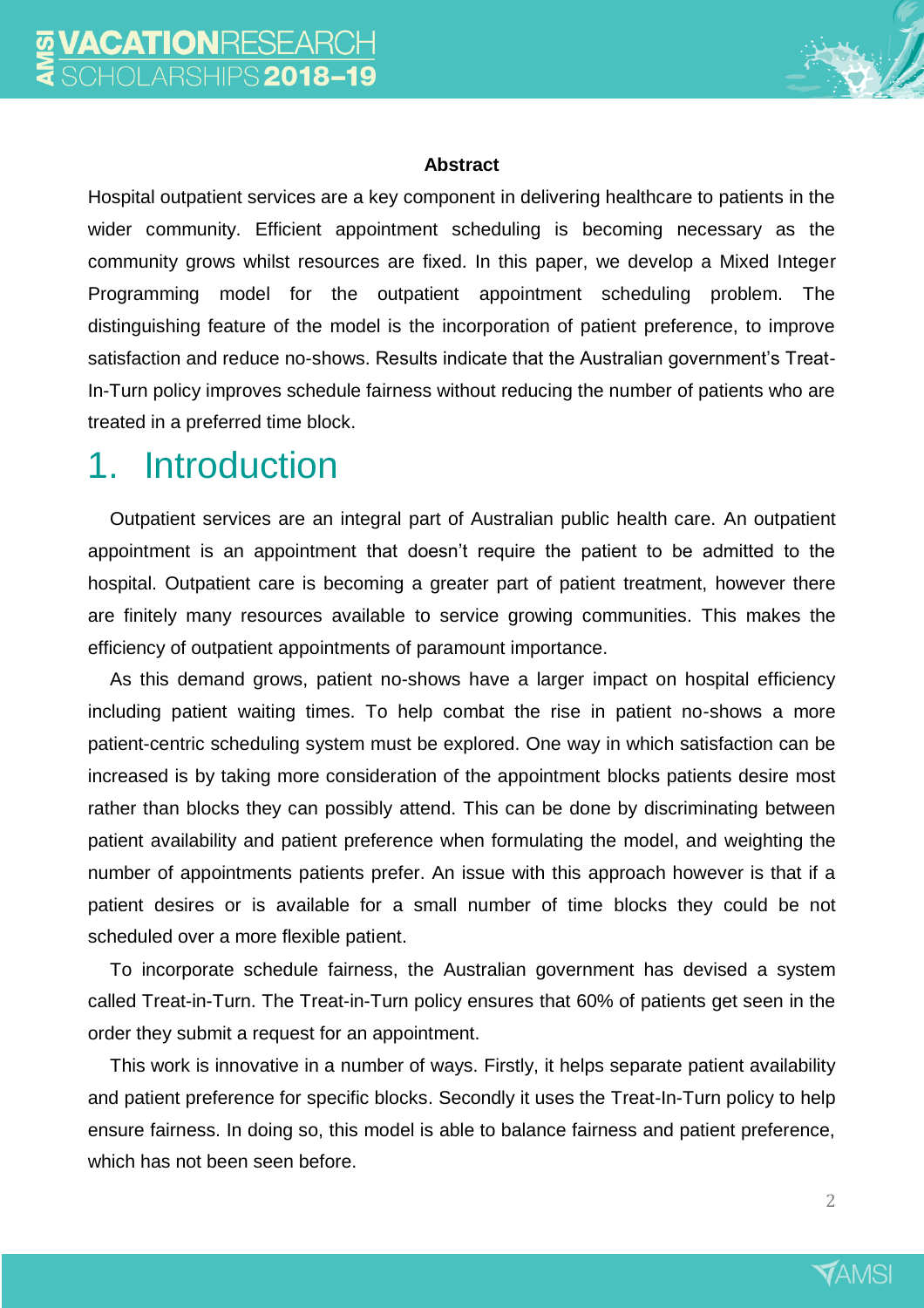

The layout of this paper is as follows. A literature review of current research in patient preference in outpatient scheduling is provided in Section [2.](#page-2-0) This is followed by the model formulation (Section [3\)](#page-3-0) and the solution techniques (Section [4\)](#page-6-0). The results of the model are discussed in Section [5.](#page-7-0) Concluding remarks are made in Section [6.](#page-9-0) The mathematical model and analysis are the author's own work.

# <span id="page-2-0"></span>2. Literature Review

Outpatient scheduling plays an important role in serving the community better. It does this by both reducing costs and improving waiting time. Because of the important role it plays there has been much research done to help improve the field. Whilst outpatient scheduling has been addressed since the 1950s, popularity of the topic has increased rapidly in the more recent years (Ahmadi-Javid, Jalali, & Klassen, 2017).

Outpatient clinics are becoming more ingrained in the medical healthcare network due to shorter hospital stays and an emphasis on preventative medical care , necessitating improved outpatient scheduling techniques (Cayirli & Veral, 2003). With outpatient clinics being at the heart of the healthcare network, more emphasis must be placed on the efficiency of the appointment systems used. Better efficiency is of great importance as it is a way of reducing costs and increasing performance with existing resources.

There are many factors affecting the scheduling problem, such as the many stakeholders that healthcare affects and their differing priorities. The first set of stakeholders is the patients themselves. Their priorities include short waiting times, obtaining preferred appointment times, receiving the best care available and minimising costs. A second set of stakeholders is the staff whose priorities include spreading the workload evenly and limiting unexpected overtime. The third set of stakeholders is the upper management of the clinic or hospital whose main concerns are maximising profit and meeting key performance indicators set by regulatory bodies.

Another factor in outpatient scheduling is the large number of individual decisions to make when constructing the model. This makes the available literature highly diverse, bringing a large wealth of knowledge to draw from. The large number of decisions also means that it is hard to provide a general scheduling scheme for outpatient scheduling.

One gap in the literature is the area of patient preference. Few authors have considered patient preference whilst solving the outpatient appointment scheduling problem (Ahmadi-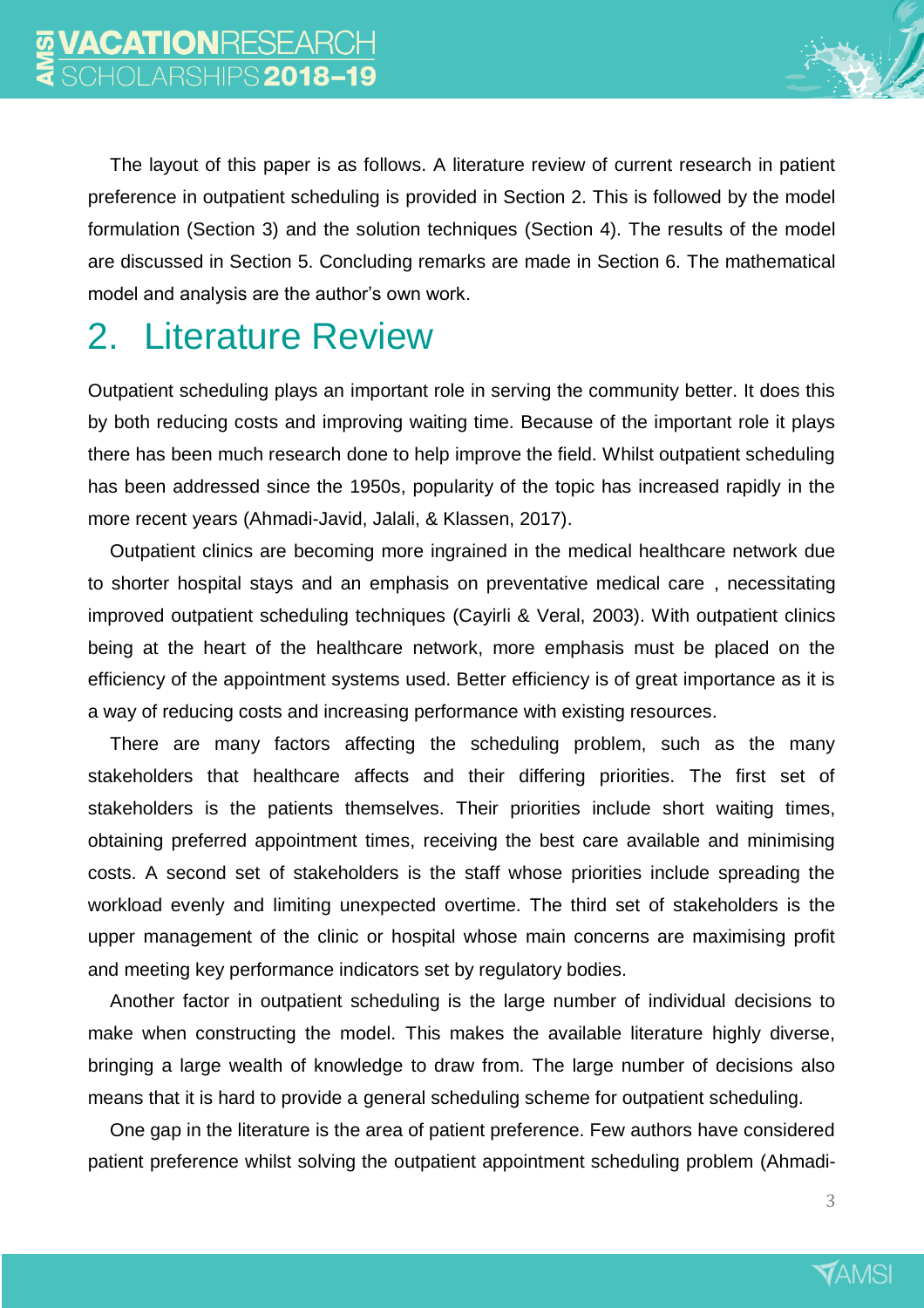Javid et al., 2017). Of particular note are the papers by Wang and Fung (2014) and Zhu, Hou, Wang, and Zhou (2012), this is because they are the only papers to use patient preference directly in their objective functions.

Wang and Fung (2014) consider the scarcity of medical resources in China, and construct two integer models: one to maximize patient satisfaction and another to maximize hospital revenue. They then developed an integrated model based of the two previous models to help analyze the payoff. They note that in the future there model could be improved with the addition of scheduling more than one work day at a time, and that there model in its current form lacks the certainty that it would be optimal over the long run as it has no way of checking if a person would be happier waiting a day later and getting an appointment block they want rather than getting a worse time block earlier. Lastly the model does not allow the hospital to overlap booking to help mitigate no-shows.

Zhu et al. (2012) considered both MRI scanning and CT scanning and developed a model to help schedule patients based of both their priority and there availabilities. Unusually, the patients are required to bid for their time slot.

There is a gap in the literature, as while both papers investigate the use of patient preference in scheduling they do not separate patient availability from patient preference. As the availability of a patient and their preference are fundamentally different, this area requires further study. We address that gap with this research.

## <span id="page-3-0"></span>3. Model

The model maximizes the number of blocks filled by patients that prefer that block, whilst ensuring fairness by employing the Treat-in-Turn policy. This is a new strategy as using blocks patient's prefer in conjunction with blocks they are available for has not been published at this time. It is important as patient no-shows have a large destabilizing effect on hospital throughput and by taking into account patient preference it is hoped that noshows will be reduced.

#### 3.1. Scalar Parameters

- $\bar{B}$ : the number of blocks in the planning horizon
- $\overline{P}$ : the number of patients to schedule
- $\epsilon$ : the proportion of patients that must be treated in turn
- $M$ : the max possible days waiting

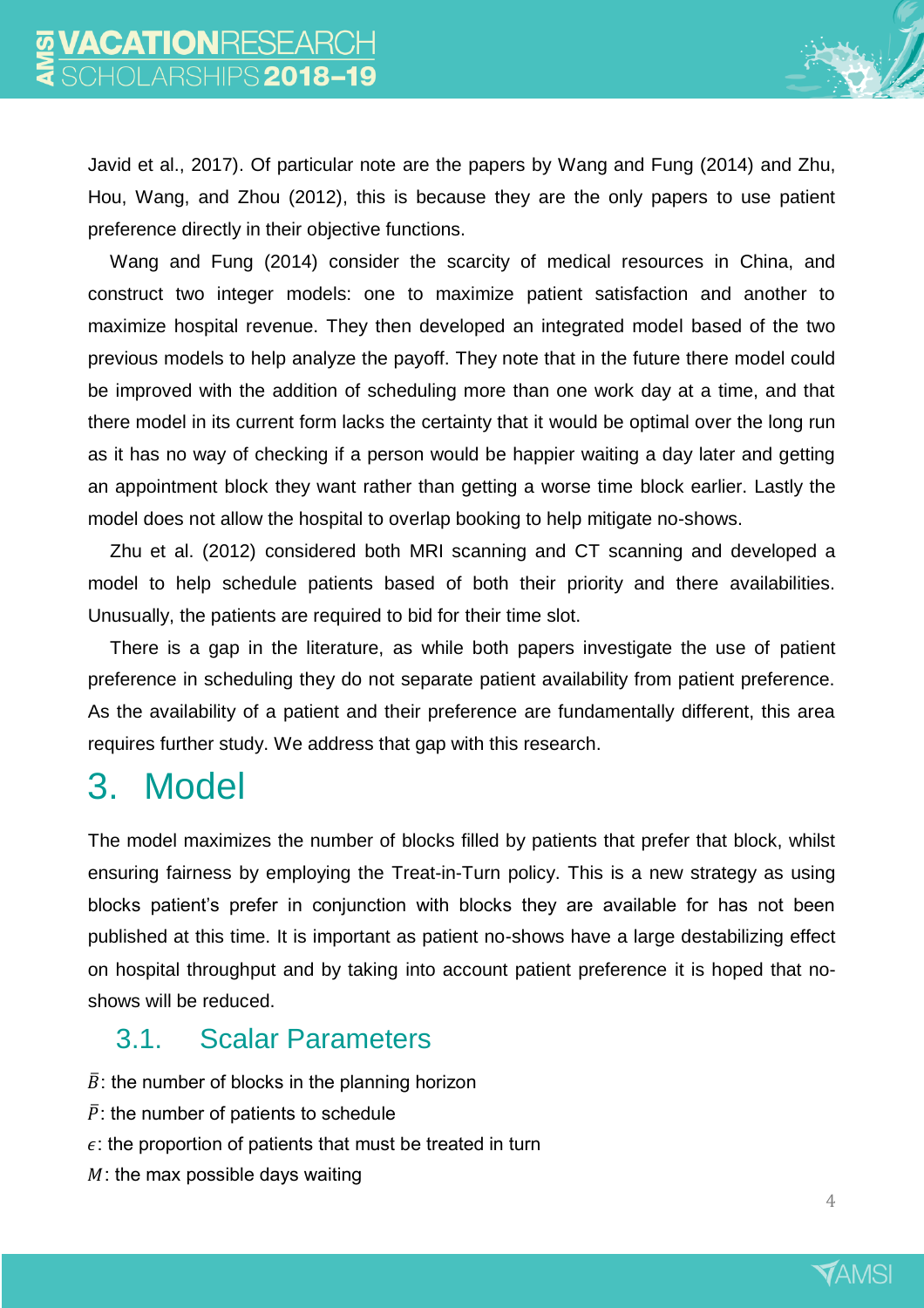

#### 3.2. Index Sets

- B: the set of blocks in the planning horizon.  $B = \{1, ..., \overline{B}\}\$
- P: the set of patients in the in planning horizon.  $P = \{1, ..., \overline{P}\}\$

#### 3.3. Indices

 $b$ : index for blocks in set  $B$ .

 $p$ : index for patients in set  $P$ .

#### 3.4. Vector Parameters

 $U_{pb}$ : 1 if patient is available but does not prefer this block 0 otherwise,  $\forall p \in P$ ,  $\forall b \in B$ .

 $V_{pb}$ : 1 if patient prefers this timeslot, 0 otherwise,  $\forall p \in P$ ,  $\forall b \in B$ .

 $W_p$ : Number of days patient has been waiting in queue,  $\forall p \in P$ .

 $N_h$ : Number of doctors available during block,  $\forall b \in B$ .

#### 3.5. Decision Variables

 $X_{nb}$ : 1 if patient p is scheduled in block b, 0 otherwise,  $\forall p \in P$ ,  $\forall b \in B$ 

 $\theta_p$ : 1 if patient is in longest waiting cohort,  $\forall p \in P$ 

 $\eta_p$ : 1 if patient  $p$  is treated and in the longest waiting cohort,  $\forall p \in P$ 

- $E$ : an upper bound on the amount of time a patient not in the longest waiting cohort has been waiting.
- $F:$  a lower bound on the amount of time a patient in the longest waiting cohort has been waiting.

#### 3.6. Objective Function

The objective function maximizes the total number of patients scheduled in their preferred timeslot.

$$
\sum_{p} \sum_{b} (U_{pb} + \omega V_{pb}) X_{pb} \tag{1}
$$

#### 3.7. Constraints

Equation (2) calculates the length of the longest waiting cohort.

$$
\sum_{p} \theta_{p} = \sum_{p} \sum_{b} X_{pb} \tag{2}
$$

5

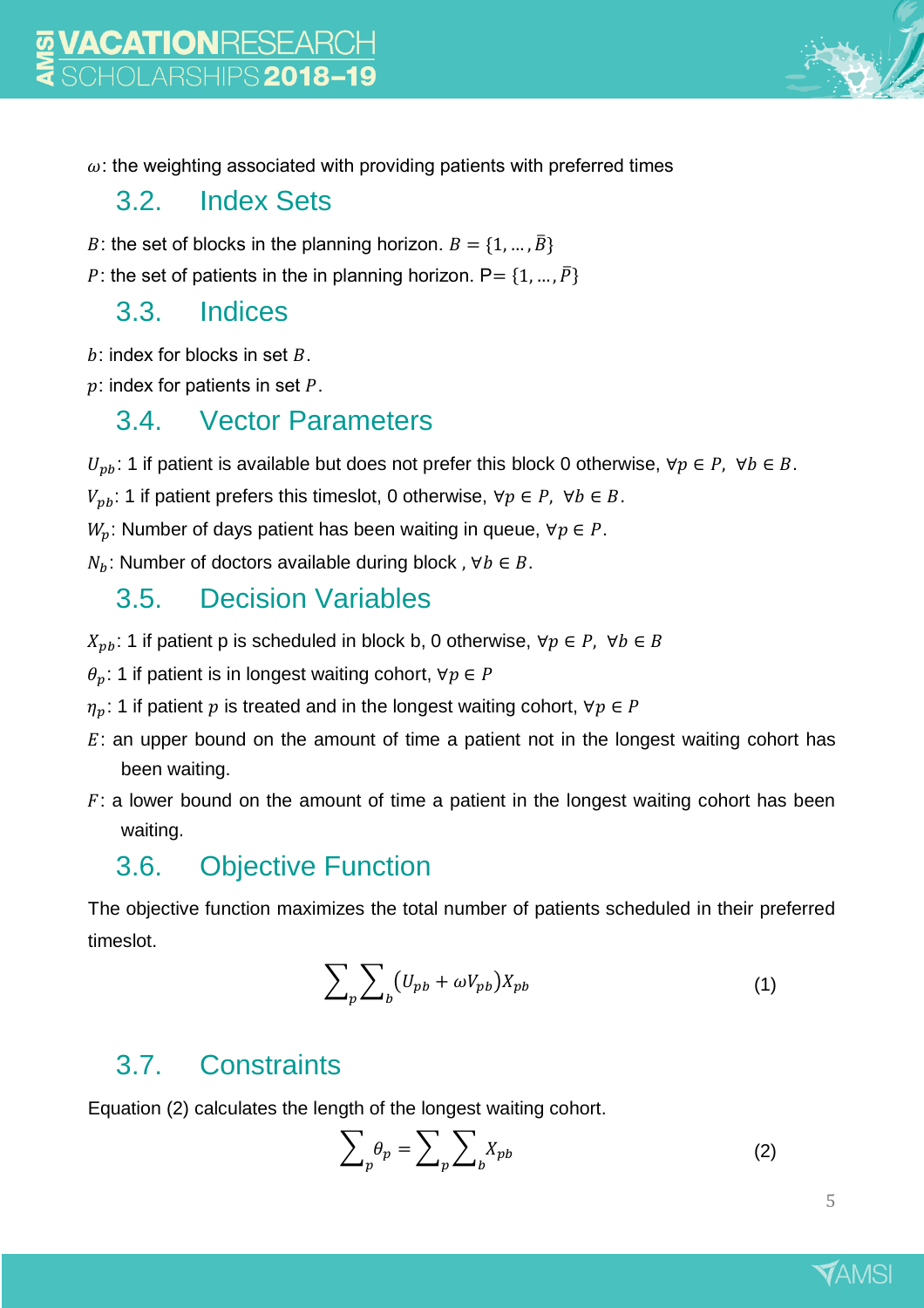

Equation (3) determines the longest a patient not in the longest waiting cohort has been waiting.

$$
E \ge (1 - \theta_p)W_p, \qquad \forall p \in P \tag{3}
$$

Equation (4) determines the shortest amount of time that a patient in the longest waiting cohort has been waiting.

$$
F \le \theta_p W_p + (1 - \theta_p) M, \qquad \forall p \in P \tag{4}
$$

Equation (5) ensures that the longest waiting cohort only contains patients that have waited the longest

$$
E \leq F \tag{5}
$$

Equation (6) determines which patients are both in the longest waiting cohort and have been scheduled.

$$
\eta_p \le \frac{\theta_p + \sum_b X_{pb}}{2}, \forall p \in P \tag{6}
$$

Equation (7) ensures that the proportion of patients needed to be treated in turn has been satisfied.

$$
\sum_{p} \eta_{p} \ge \epsilon \sum_{p} \theta_{p} \tag{7}
$$

Equation (8) only allows a patient to be scheduled if that block is available or preferred.

$$
X_{pb} \le V_{pb} + U_{pb}, \qquad \forall p \in P, b \in B \tag{8}
$$

Equation (9) allows patients to be scheduled at most once.

$$
\sum_{b} X_{pb} \le 1, \qquad \forall p \in P \tag{9}
$$

Equation (10) limits the number of patients scheduled during a time block to not exceed the number of doctors available at that time block.

$$
\sum_{p} X_{p} \le N_b, \qquad \forall b \in B \tag{10}
$$

#### 3.8. Model Assumptions

There are a number of assumptions made with the formulation of this model. One assumption is that appointment requests are put in a queue before being allocated. Another assumption is that appointment systems that comply with the Treat-in-Turn policy which guarantees a measure of fairness. Further assumptions were made about the

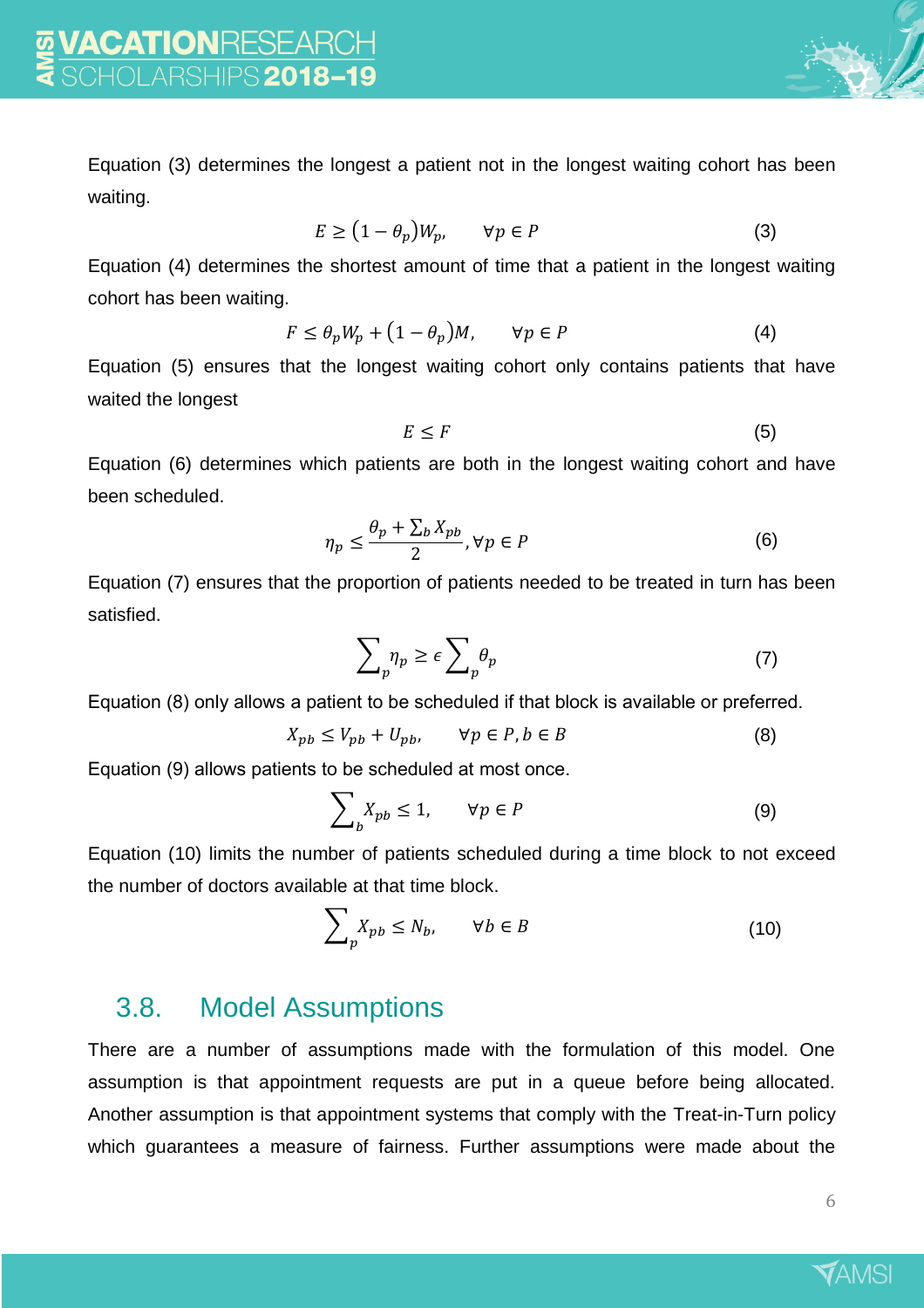

patient physician interactions. Patients have no physician preference, all physicians can treat all patients, and all appointments are the same duration.

# <span id="page-6-0"></span>4. Solution Techniques

#### 4.1. Data and Parameters

There is a lot of data that needs to be generated for the model to be run, and because of the novelty of the model much of this data is not readily available and must be estimated.

The number of blocks and patients in the model are important in the context of the ratio between them this being a major factor in how fully utilized the booking process will be. The absolute size of the blocks and patients also needs to be carefully chosen as too few blocks or patients will decrease the chance that a patient prefers or is available for any time block in the period, whereas too many blocks or patients will increase the complexity of the model and make it take longer to solve.

The proportion of patients that must be treated in turn has been set by the Australian government as 60% however the fraction of patients treated in turn is largely arbitrary and has been decided upon while more naïve systems of scheduling were commonly in use. This has a large impact as treat in turn is used as a solution for lack of patient throughput however it does this by reducing total patient throughput, so for better scheduling systems a more appropriate proportion could be justified.

Patient availability and preference were calculated using Bernoulli trials with a 20% chance for availability and 5% for preference per block. As no data is available for either of these two parameters an arbitrary distribution was used for the generation of the data. The accuracy of this model would be increased with better estimation of these parameters.

The doctor availability was generated using a binomial distribution with  $p = 0.8$  and  $n =$ 5, however the p and n used can be very different depending on specific hospitals, although it will still follow this distribution. This corresponds to a system where there are five doctors in total, and each doctor has a probability of 80% of being available during a given time block.

The number of days a patient has been waiting in the queue were calculated using historically based waiting list distributions (Spratt, 2018). Here we considered the distribution of category one patients with a maximum waiting time of 30 days to approximate an outpatient scheduling system.

7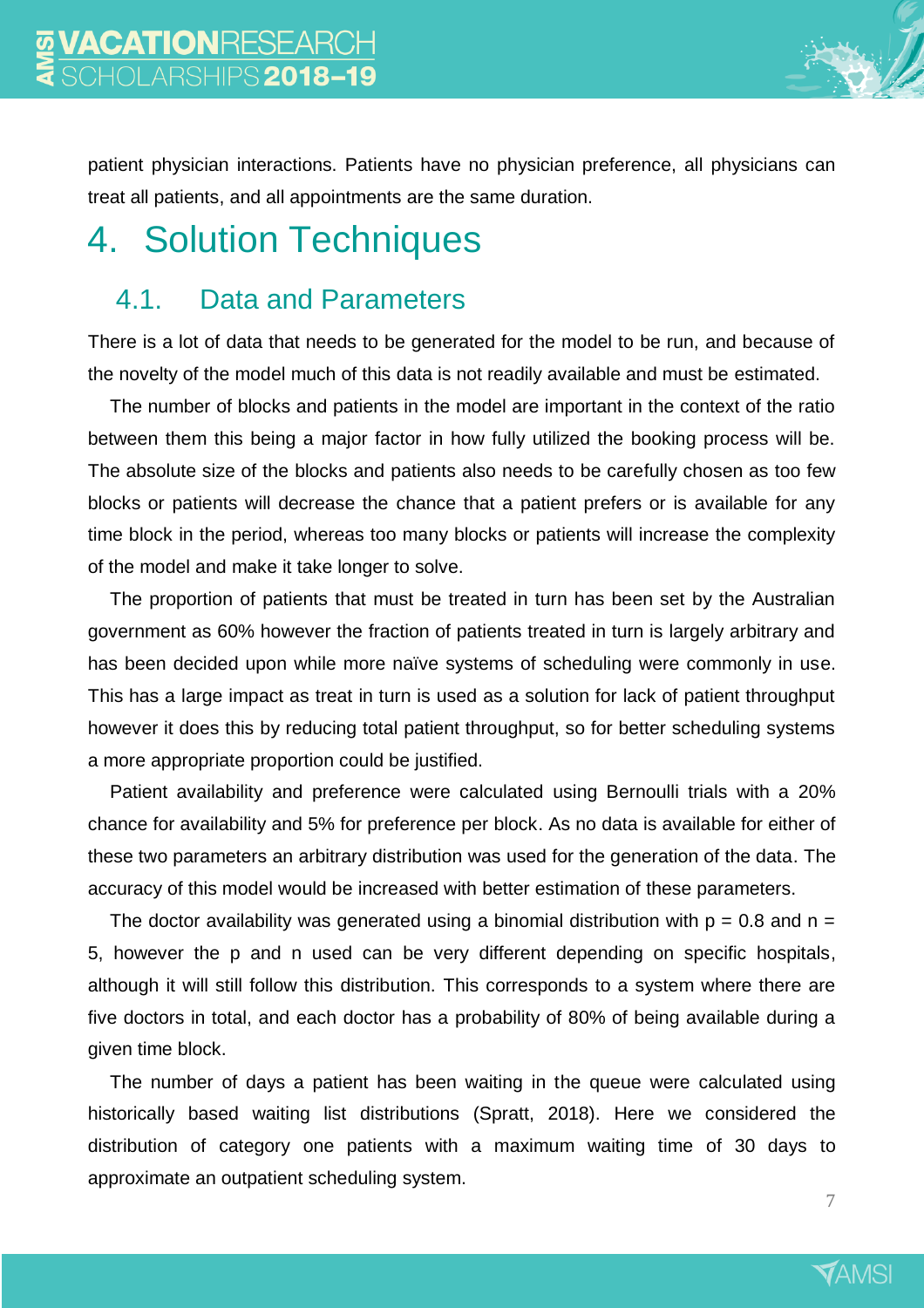The patient preference weighting,  $\omega$ , is any value of  $\omega > \bar{P}$  such that both  $\omega$  and  $\omega^{-1}$ are above machine precision level. This is because even if there is a difference of the maximum number of patients between two solutions, the solution with more patients in preferred blocks has a greater value. This results in a schedule that maximizes the number of patients in their preferred time block and then maximizes the total number of patients.

### 4.2. CPLEX

CPLEX is a commercially available optimization software package, which is able to solve linear programming models and select nonlinear programming models. As CPLEX is better suited to solving linear constraints, as opposed to nonlinear constraints, equations (2) to (6) are used. A single non-linear constraint with fewer decision variables could be implemented in a MINLP. The CPLEX model formulation is provided in the appendix.

# <span id="page-7-0"></span>5. Results and Discussion

A number of tests were run on the model to find how the model reacted to different inputs. The computational experiments discussed in Section [5](#page-7-0) are performed on a i7-4770K @ 3.50GHz with 16 GB of ram. Each computational experiment was run five times and the solution time was averaged.

The first computational experiment investigates how reducing the amount of blocks changes the total number of patients scheduled and the number of patients scheduled at their preferred time. The minimum proportion of patients to be treated in turn,  $\epsilon$ , was set to 0.6 as this is in line with real-life implementation. The other parameters and patient data used were as discussed in the data section.

[Table 1](#page-8-0) shows the number of blocks used in the schedule, the number of patients in their preferred time blocks, the total number of patients scheduled and the proportion of scheduled patients in their preferred time blocks. The table also shows the number of ticks required to solve the problem using CPLEX and the average time in seconds.

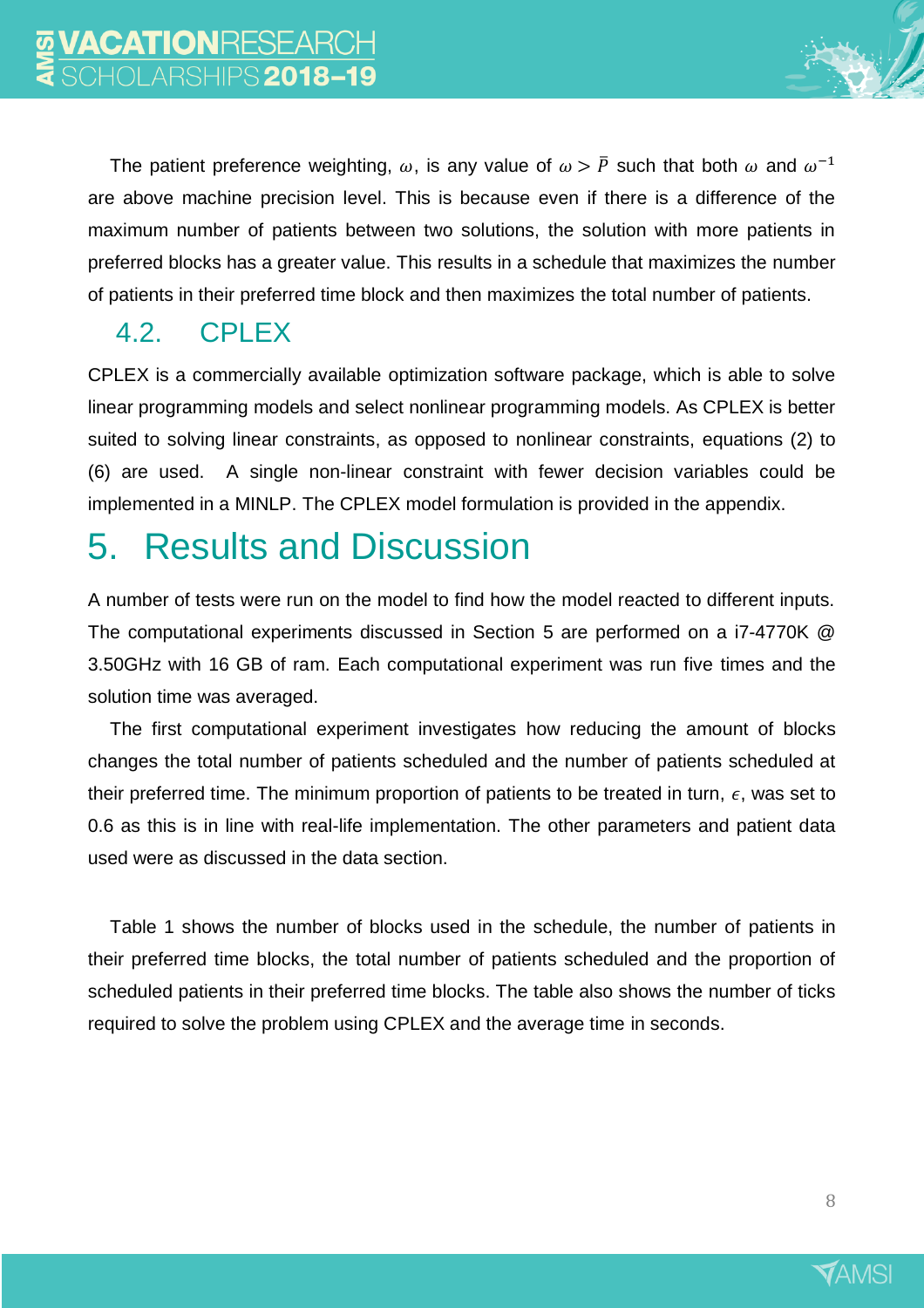

#### *As can be seen in*

*[Table 1](#page-8-0), the number of blocks available did not have a major impact on the effectiveness of the model until 20 or less blocks where used. Part of this sharp decline in effectiveness can be explained by the distributions involved in generating the patient and doctor data. As there were 20 blocks available and an expected number of four doctors per block, there were only 80 effective blocks available to service an expected 64 patients who have a preferred block in the time period.*

[Table 1](#page-8-0) also indicates that, in the randomly generated instance, 40 time blocks is sufficient to treat all 100 patients. This is important as it shows this model can potentially handle a patient booking rate of 2.5 patients per block without a backlog forming.

<span id="page-8-0"></span>

| <b>Blocks</b> | <b>Patients</b><br><b>Preferred</b> | <b>Patients</b><br><b>Scheduled</b> | <b>Proportion of</b><br>preferred | <b>Ticks</b> | Time (s) |
|---------------|-------------------------------------|-------------------------------------|-----------------------------------|--------------|----------|
| 100           | 100                                 | 100                                 | 1                                 | 44.00        | 0.06     |
| 80            | 100                                 | 100                                 | 1                                 | 44.47        | 0.05     |
| 60            | 93                                  | 100                                 | 0.93                              | 37.55        | 0.05     |
| 40            | 80                                  | 100                                 | 0.8                               | 32.13        | 0.03     |
| 20            | 54                                  | 74                                  | 0.73                              | 69.66        | 0.10     |
| 10            | 30                                  | 41                                  | 0.73                              | 93.14        | 0.18     |

#### *Table 1: Reducing the scheduling horizon.*

The Treat-In-Turn policy was implemented by the Australian Government to ensure patients did not become lost in the system and experience unreasonable waiting times. It does this by ensuring that 60% of patients get treated in the order in which they join the system. The proportion of patients being treated in turn is based on research on previous less efficiency scheduling schemes, therefore could be adjusted to better suit the new model. A major reason to change the Treat-In-Turn proportion is that the higher the percentage the less overall people will be scheduled therefore a balance must be struck between overall throughput and fairness to patients.

[Table 2](#page-9-1) shows how the model is affected by changing the Treat-In-Turn proportion, noting the total number of patients scheduled in one of their preferred time blocks, the overall number of patients scheduled, the proportion of patients scheduled into one of their preferred time blocks, the number of ticks the model took to solve using CPLEX, and the time taken averaged over 5 runs.

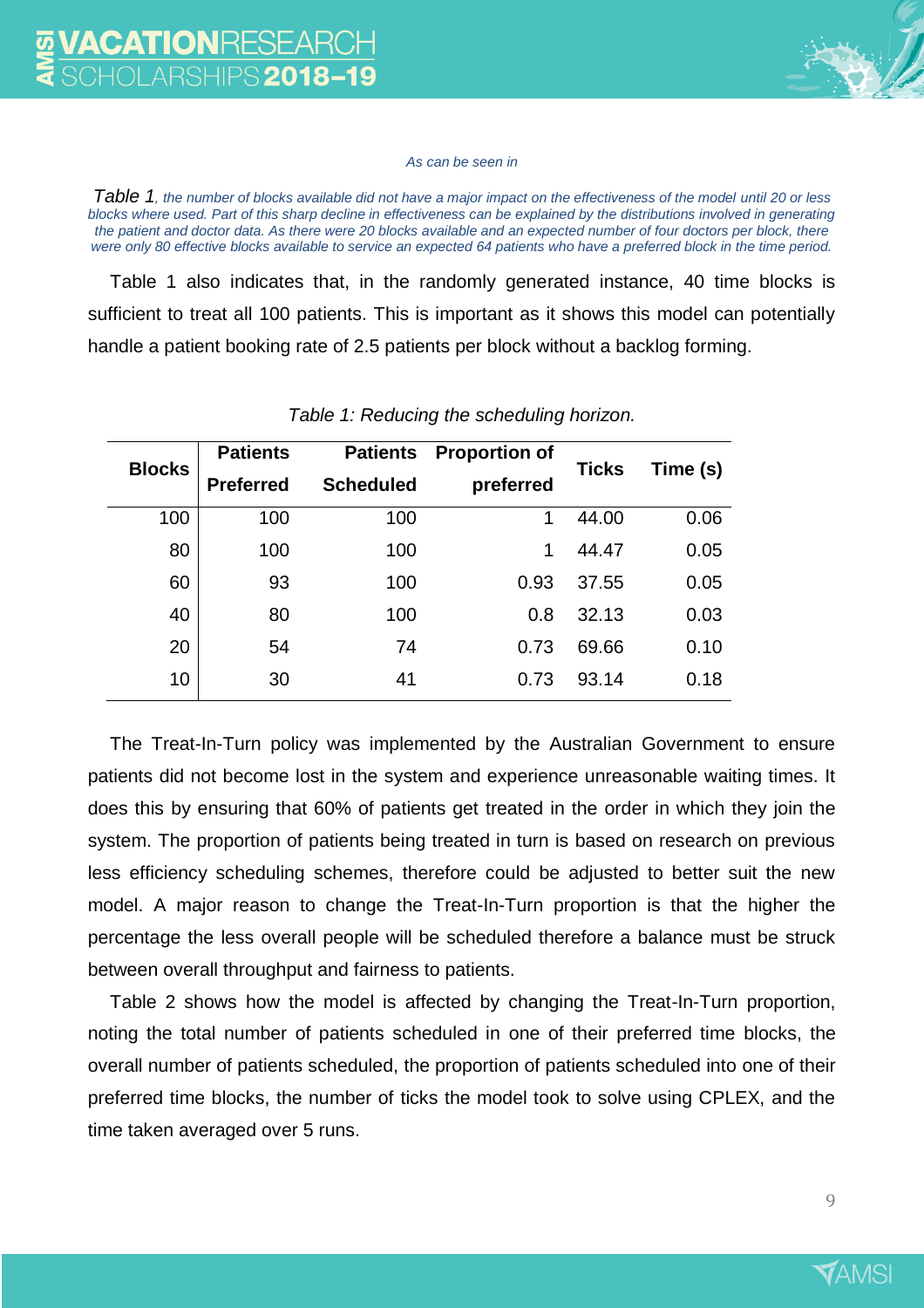

As can be seen in Table 2, the Treat-In-Turn proportion had a major impact on the number of patients scheduled in one of their preferred time blocks. When the proportion was at 1.0 (meaning that 100% of patients must be in the longest-waiting cohort) less than half the patients that could be schedule. With so few patients being scheduled any gains in ensuring patients are seen promptly are lost compared to the reduced effectiveness.

The Treat-In-Turn policy is effective at its current level, although it does make the model more difficult to solve. The policy does not reduce the number of people in blocks they prefer for the data generated whilst still ensuring fairness. This trade of between model complexity, patients scheduled, and fairness is unfortunately intrinsically linked meaning a compromise between all three areas must be reached. The harder a patient is to schedule, due to preferences in popular times or less preferences in total, the more the patient benefits from the attempts to make the model fairer. This is because they are a worse fit in the schedule and models will instead try to priorities easier to fit patients.

<span id="page-9-1"></span>

| <b>Blocks</b> | Treat-in-<br>Turn<br><b>Proportion</b> | <b>Patients</b><br><b>Preferred</b> | <b>Patients</b><br><b>Scheduled</b> | <b>Proportion</b><br><b>of</b><br>preferred | <b>Ticks</b> | <b>Time</b><br>(s) |
|---------------|----------------------------------------|-------------------------------------|-------------------------------------|---------------------------------------------|--------------|--------------------|
| 10            | 1.0                                    | 12                                  | 35                                  | 0.34                                        | 57.40        | 0.11               |
|               | 0.9                                    | 19                                  | 41                                  | 0.46                                        | 254.95       | 0.48               |
|               | 0.8                                    | 23                                  | 41                                  | 0.56                                        | 246.02       | 0.49               |
|               | 0.7                                    | 27                                  | 41                                  | 0.66                                        | 71.85        | 0.13               |
|               | 0.6                                    | 30                                  | 41                                  | 0.73                                        | 93.14        | 0.18               |
|               | 0.5                                    | 30                                  | 41                                  | 0.73                                        | 53.67        | 0.11               |

*Table 2: Investigating the Treat-in-Turn Proportion.*

# <span id="page-9-0"></span>6. Conclusion

In this paper we developed a model that uses patient preference to schedule outpatient appointments with the overall aim of improving patient no-show rates. This work is valuable as little research has been done on the topic of patient preference in scheduling outpatient appointments and even less work has been done on separating patient preference from their availability.

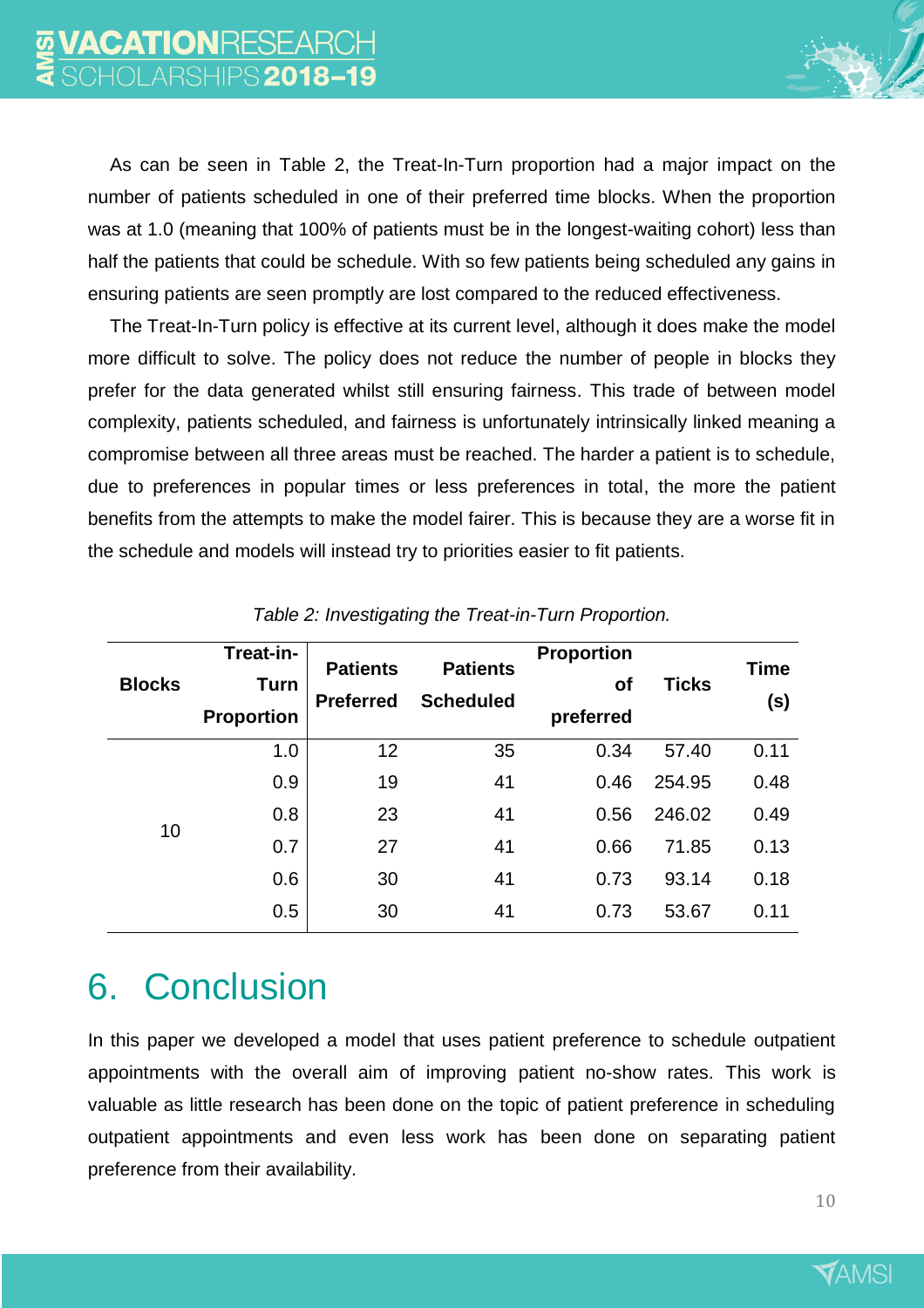

Computational experiments show that the model is effective in scheduling a majority of patients into time blocks they prefer and that the Treat-In-Turn policies proportion is at an effective level. Future work includes the incorporation of historical data for patient preference and availability, and determining how this model can further reduce patient noshow rates. We also wish to expand the model to include more real-world constraints.

## 7. References

- Ahmadi-Javid, A., Jalali, Z., & Klassen, K. J. (2017). Outpatient appointment systems in healthcare: A review of optimization studies. *European Journal of Operational Research, 258*(1), 3-34.
- Cayirli, T., & Veral, E. (2003). Outpatient scheduling in health care: a review of literature. *Production and Operations Management, 12*(4), 519-549.
- Spratt, B. (2018). *Reactive Operating Theatre Scheduling.* (PhD Thesis), Queensland University of Technology, Brisbane.
- Wang, J., & Fung, Y. (2014). An integer programming formulation for outpatient scheduling with patient preference. *Industrial Engineering & Management Systems, 13*(2), 193- 202.
- Zhu, H., Hou, M., Wang, C., & Zhou, M. (2012). An efficient outpatient scheduling approach. *IEEE Transactions on Automation science and engineering, 9*(4), 701-709.

## 8. Appendix

### 8.1. CPLEX

```
//scalars
int Bmax = 100;int Pmax = 100;int Omega = Pmax +1;
int Blocks = 10;
float epsilon = 0.0;
int M = 30;
//sets
\{int\} B = asSet(1..Bmax);
\{int\} P = \text{asSet}(1..Pmax);//vector parameters
int U[P][B] = ...;int V[P][B] = ...;int W[P] = ...;int N[B] = ...;//decision variables
dvar boolean X[P][B];
```
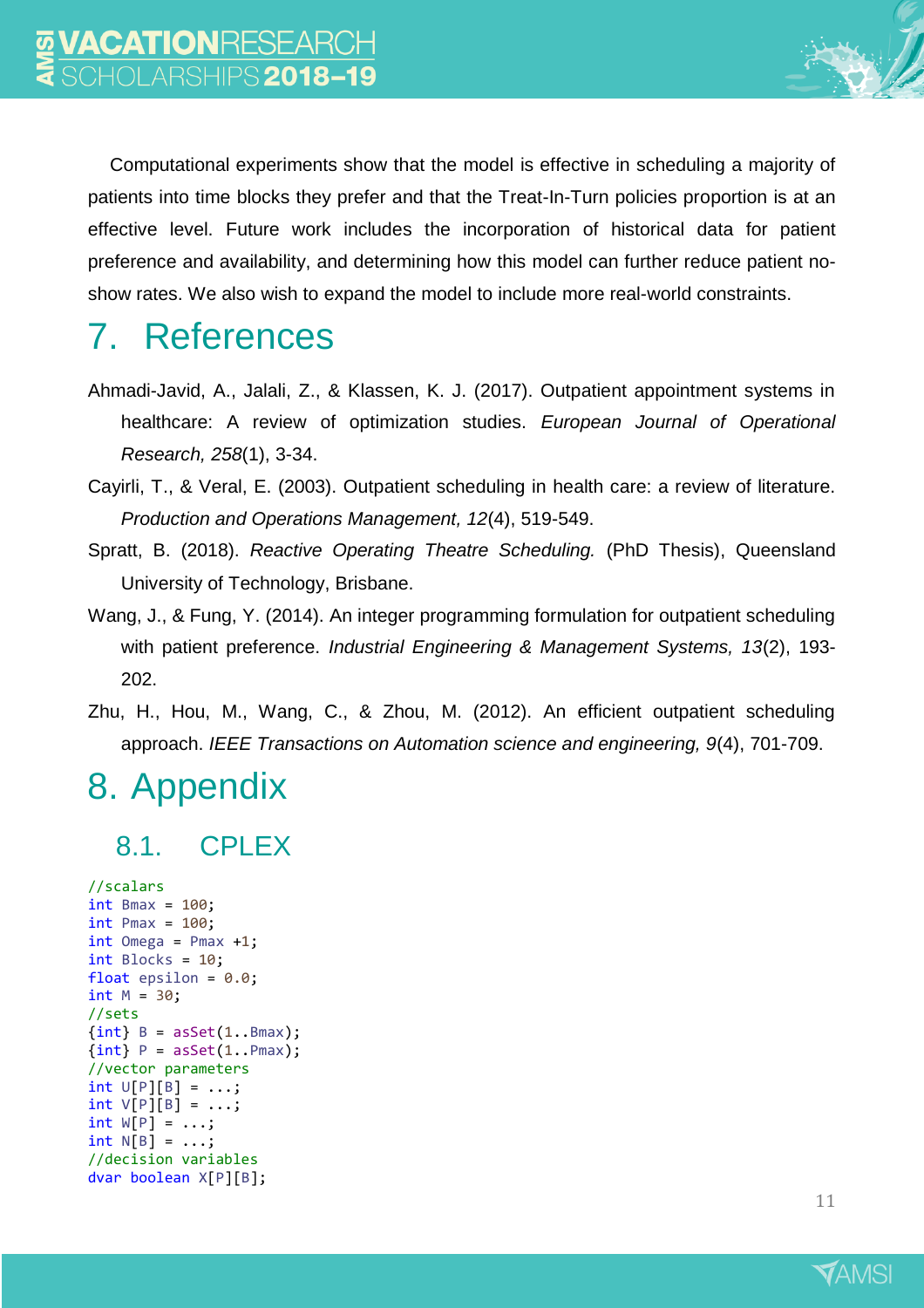#### VACATIONRESEARCH OI ARSHIPS **2018-19**

```
dvar boolean theta[P];
dvar boolean eta[P];
dvar int E;
dvar int F;
//objective function
maximize
  sum (p in P, b in B)(U[p][b] + Omega*V[p][b])*X[p][b];
subject to
{
ctLongestLength:
sum(p in P) theta[p] == sum(p in P, b in B)X[p][b];ctLongestShort:
forall(p in P)
  E >= (1 - \theta) \forall [p];
ctShortestLong:
forall(p in P)
  F \le theta[p]*W[p]+(1-theta[p])*M;
ctLongestIsLongest:
E \le F;ctLongestAndScheduled:
forall(p in P)
  eta[p] \leftarrow (theta[p]+sum(b in B)X[p][b])/2;
ctTreatInTurn:
sum(p in P)eta[p]>=epsilon*sum(p in P)theta[p];
ctCanBeScheduled:
forall(p in P, b in B)
  X[p][b]<=V[p][b]+U[p][b];
ctOneAppointment:
forall(p in P)
  sum(b in B[X[p][b]<=1;ctDoctorLimit:
forall(b in B)
sum(p in P) X[p][b]<=N[b];
ctBlocksLimit:
forall(b in Blocks+1..Bmax)
  sum(p in P) X[p][b] == 0;}
   8.2. MatLab
%Generates the random data for the model
%Made by Jamie Owen 2019
%current day of the week, 1 = \text{monday}, 2 = \text{tuesday}...
currentDay = 7;%number of blocks per day
blocks = 20;
```
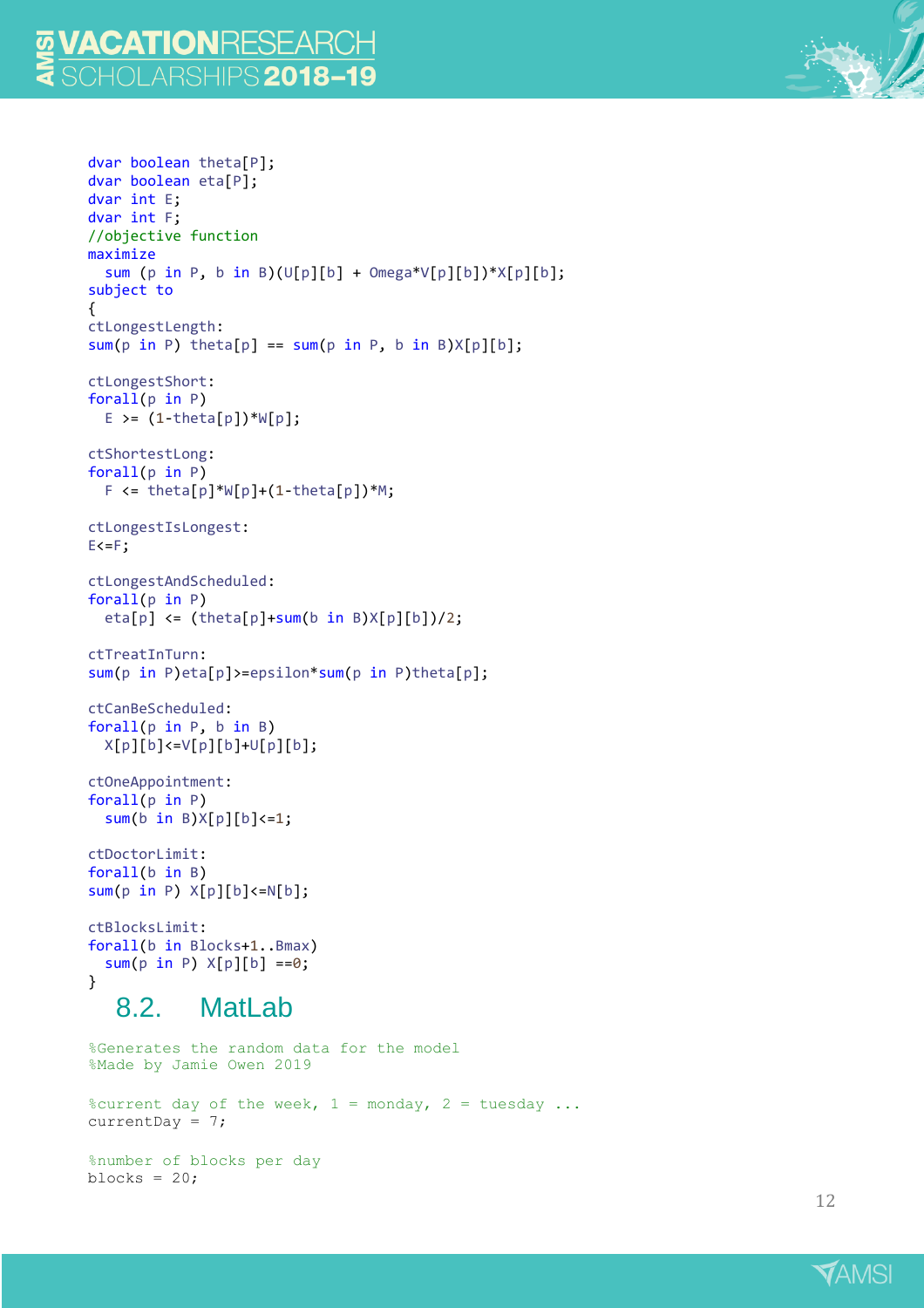### VACATIONRESEARCH CHOLARSHIPS 2018–19

%number of days in planning horizon

```
days = 20;
% fraction of blocks available
available = 0.2;
% fraction of blocks preffered
preffered = 0.05;
%patient not available, available, preffered PDF
patientPDF = [1-available-preffered,available,preffered];
patientCDF = cumsum(patientPDF);
%number of patients
patients = 100;
%linear regression constants for initial waiting time
M = 4;a = -214.60;b = 887.60;T = 2580;%probability of being on the waiting list since a parrticular day
Pd=[0.12,0.24,0.16,0.20,0.22,0.03,0.02];
Pd = circshift(Pd, currentDay);
%sets for pdf construction of initial waiting time
w = 0: min(floor(-b/a), M) - 1;d = 1:7;%construct waiting list pdf and cdf
waitingPDF = zeros(length(w) *length(d) +1, 1);
for i = wfor j = dwidth() T; width() T; % end
end
waitingPDF(1)=1-min(floor(-b/a),M)*(a*min(floor(-b/a),M)-a+2*b)/(2*T);
waitingCDF = cumsum(waitingPDF);
waitingCDF(end)=1;
%output data block declaration
patient = zeros(patients, blocks * days);
daysWait = zeros(patients, 1);dot = zeros(1, blocks * days);%generate random uniform(0,1) data
randomPatient = rand(patients, blocks * days);
randomDaysWait = rand(patients, 1);
%generate the patient preference and availability
for i = 1: patients
    for j = 1: blocks * days
        patient(i,j) = find(randomPatient(i,j)<patientCDF,1);
     end
end
```